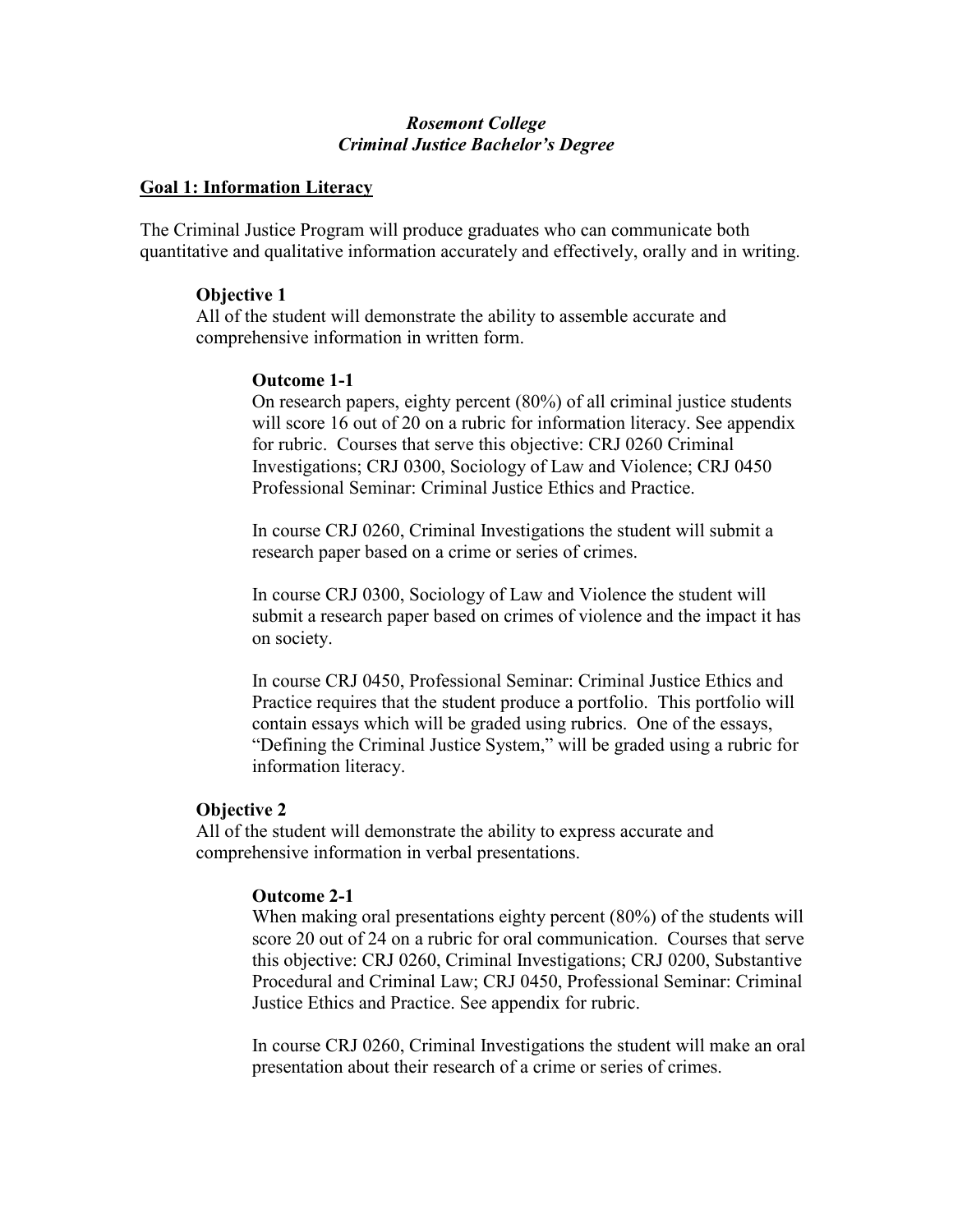In course CRJ 0200, Substantive Criminal and Procedural Law the student will make an oral presentation about their research of a Supreme Court Case.

Course CRJ 0450, Professional Seminar: Criminal Justice Ethics and Practice requires that the student produce a portfolio. They will present their portfolio in a verbal presentation to the class.

# Goal 2: Administration of Justice

The Criminal Justice Program will produce graduates who are able to explain the Criminal Justice System. They will also be able to apply their knowledge of the foundations of the legal system and the application of law into a career in law enforcement and criminal justice.

# Objective 1

All of the students will demonstrate their knowledge of how court cases have shaped the criminal justice system and be able to apply substantive criminal and procedural law to criminal violations.

# Outcome 1-1

On research papers, eighty percent (80%) of all criminal justice students will score 16 out of 20 on a case analysis rubric. Courses that serve this objective: CRJ 0150, The Criminal Justice System; CRJ 0200, Substantive Criminal and Procedural Law; CRJ 0450, Professional Seminar: Criminal Justice Ethics and Practice. See appendix for rubric.

In course CRJ 0150, The Criminal Justice System a required final research paper will require the student to research a specific Supreme Court case and determine the implications for the Criminal Justice System.

In course CRJ 0200, Substantive Procedural and Criminal Law Criminal a final research paper is required. The student is to research and brief a Supreme Court Case that has shaped the system of jurisprudence.

In course CRJ 0450, Professional Seminar: Criminal Justice Ethics and Practice an essay is required outlining the case of Terry vs. Ohio.

# Goal 3: Research and Analytic Methods

The Criminal Justice Program will produce graduates who can employ ethical methods to collect and calculate criminal justice data. They will properly compile and utilize statistical data, interpret results and draw conclusions.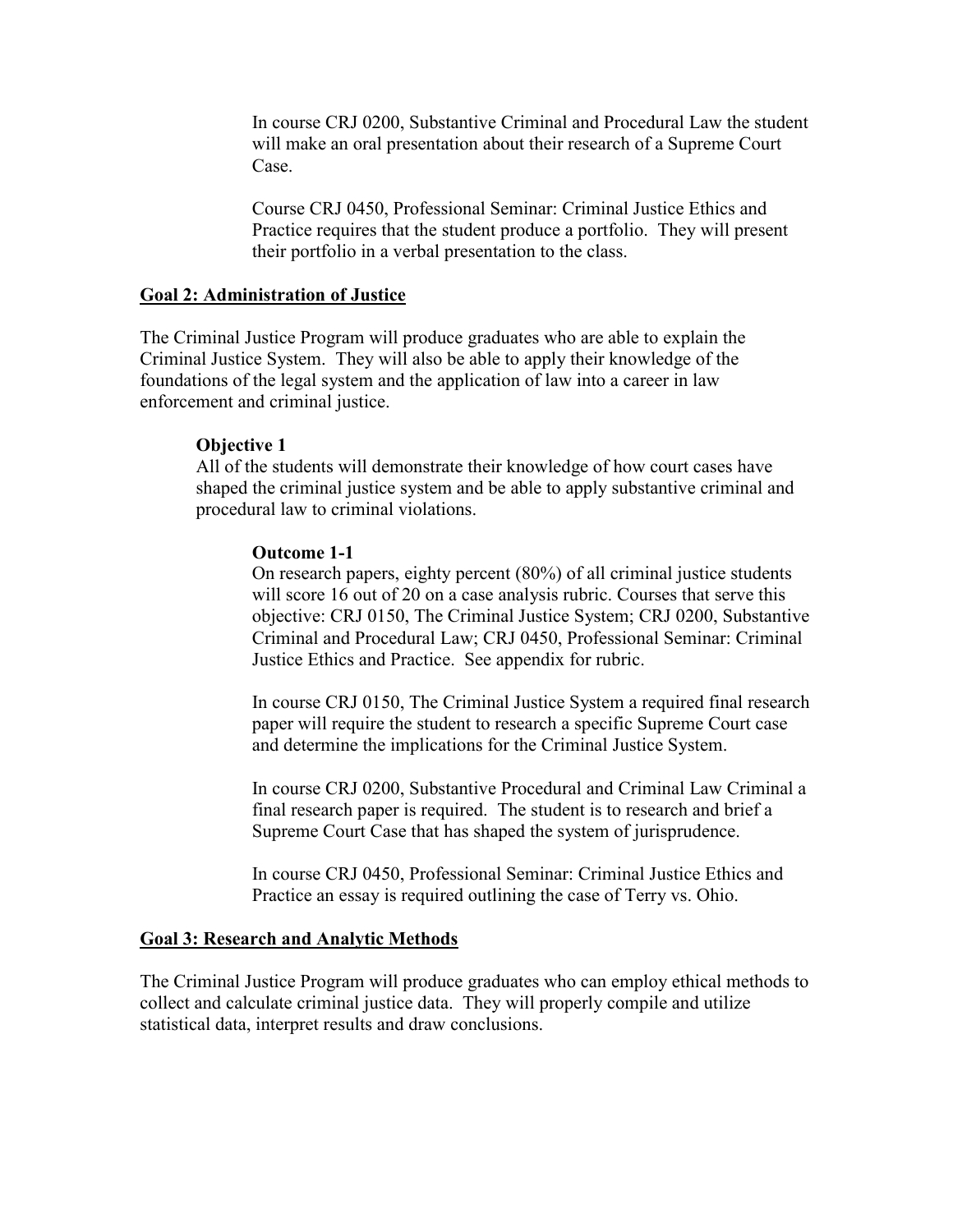## Objective 1

All of the students should employ various research methodologies and utilize statistical data to reach conclusions.

# Outcome 1-1

This will be specifically addresses in course CRJ 0310, Investigational Research Methods for Criminal Justice. The final research paper will require a compilation of research data to support or counter a criminal justice strategy for crime reduction. Eighty percent (80%) of the students will score B or higher on the final research paper as determined by Rosemont faculty.

# Objective 2

All of the student will apply statistical information to support their criminological arguments.

## Outcome 2-1

In course CRJ 0310 Statistical Analysis and the Criminal Justices System eighty percent (80%) of the students will score 80% or higher on a written examination of statistical data. See appendix for sample exam.

# Goal 4: Application of Criminological Theory, Laws Governing Diversity and Ethical Practices

Graduates with a Criminal Justice Bachelors' degree will be able to apply criminological theory, a sensitivity to diversity, and a respect of ethical practices into their work in the criminal justice system.

# Objective 1

All of the students will compare and contrast the different theoretical perspectives and be able to identify the theories of criminal behavior and deviance and explain the various typologies.

### Outcome 1-1

Courses that serve this objective: CRJ 0400, Criminology; CRJ 0450, Professional Seminar: Criminal Justice Ethics and Practice. Eighty percent (80%) of the students will receive a 16 out 20 on a rubric for criminological research writing. See appendix for rubric.

In course CRJ 0400, Criminology a research paper is required which will define and explain one or more theories of criminology and apply it/them to a crime or series of crimes.

In course CRJ 0450, Professional Seminar: Criminal Justice Ethics and Practice an essay is required to define a specific theory of criminology.